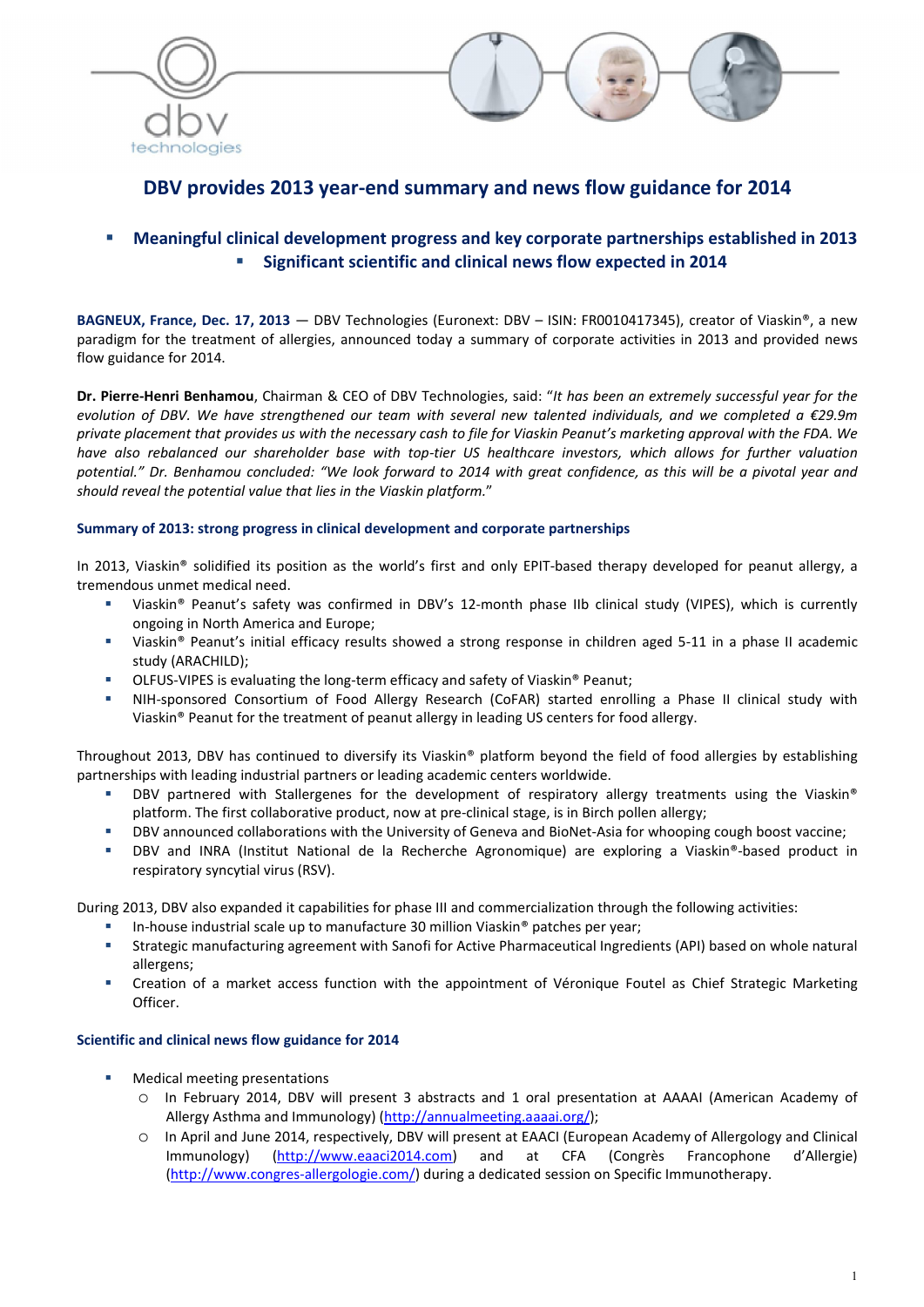



- In terms of clinical development during 2014, DBV anticipates the following news flow for 5 clinical studies using Viaskin® :
	- o Release Viaskin® Peanut's phase IIb (VIPES) topline safety and efficacy results in early Q4 2014;
	- o Launch a phase II clinical trial in mid-2014 with Viaskin® Milk for the treatment of severe cow's milk allergy in children;
	- o Fund a pilot study for the treatment of eosinophilic eosophagitis ('EoE'), which will be conducted at the Children Hospital of Philadelphia (USA) in mid-2014;
	- $\circ$  In H2 2014, launch a clinical proof–of-concept study using Viaskin® PT, which is Viaskin® with a recombinant non-toxic Pertussis Toxin (rPT). This will be conducted in partnership with the University of Geneva and BioNet-Asia;
	- o Liaise with its academic partner, Assistance Publique Hôpitaux de Paris (AP-HP), a network of French Hospitals, to publish Viaskin® Peanut's Arachild 36-month data in H2 2014.

### Financial news flow in 2014

DBV Technologies will announce the company's financial and operating results as follows:

- Full Year 2013 topline financial results and cash position on January 30, 2014
- **Full Year 2013 audited financial results on March 17, 2014**
- First Half 2014 financial results on July 28, 2014
- First nine months topline financial results and cash position on October 14, 2014.
- DBV Technologies' Annual General Meeting will be held on June 3, 2014 in Paris, France.

#### About DBV Technologies

DBV Technologies is opening up a decisive new approach to the treatment of allergy – a major public health issue that is constantly increasing in prevalence. Food allergies represent a true handicap in everyday life for millions of people and thus constitute a major unmet medical need. DBV Technologies has developed a unique, proprietary, worldwide-patented technology for administering an allergen to intact skin and avoiding massive transfer to the blood. The Viaskin® technology combines efficacy and safety as part of a treatment that seeks to improve the patient's tolerability of peanut and thus considerably lower the risk of a systemic, allergic reaction in the event of accidental exposure to the allergen. The company's significant development program has taken this revolutionary method through to the industrial stage in Europe, initially. The product's clinically proven safety of use enables the application of effective desensitization techniques (the efficacy of which is acknowledged worldwide) in the most severe forms of the allergy. DBV Technologies is focusing on food allergies (milk and peanut) for which there are currently no effective treatments. It has developed two products: Viaskin® Peanut and Viaskin® Milk. The clinical development program for Viaskin® Peanut has received Fast Track designation from the US Food and Drug Administration. The company will subsequently develop a Viaskin® patch for young children with house dust mite allergy – a true public health issue because this pathology is one of the main risk factors for childhood asthma. DBV Technologies shares are traded on segment C of Euronext Paris (Ticker: DBV, ISIN code: FR0010417345).

For more information on DBV Technologies, please visit our website: www.dbv-technologies.com

CAUTION: Viaskin® is not approved for sale in the USA.

#### Forward Looking Statement

The forward-looking statements, objectives and targets contained herein are based on the Company's management strategy, current views and assumptions. Such statements involve known and unknown risks and uncertainties that may cause actual results, performance or events to differ materially from those anticipated herein. Furthermore, the Research and Development process involves several stages each of which involve the substantial risk that the Company may fail to achieve its objectives and be forced to abandon its efforts with regards to a product in which it has invested significant sums. Therefore, the Company cannot be certain that favorable results obtained during pre-clinical trials will be confirmed subsequently during clinical trials, or that the results of clinical trials will be sufficient to demonstrate the safe and effective nature of the product concerned. DBV technologies' business is subject to the risk factors outlined in its registration documents filed with the French Autorité des Marchés Financiers.